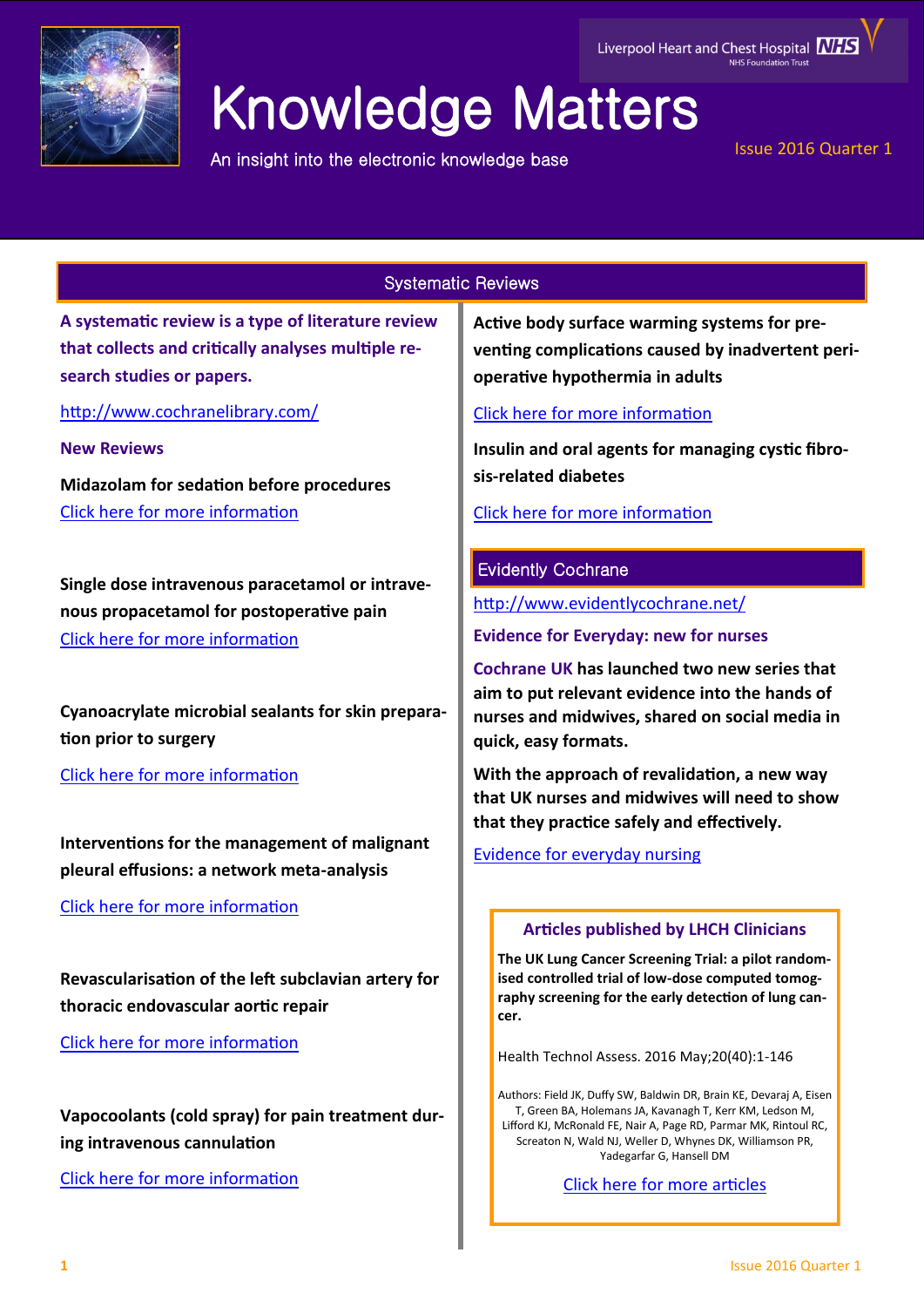## Top Sites to Browse

## American College of Cardiology

<http://www.acc.org/>

## **Latest in Cardiology**

**Hemodynamic Responses to Resistance Exercise in Patients With CAD** 

**Cryoballoon Ablation and Phrenic Nerve Injury** 

**Obstructive Sleep Apnea and Cardiac Events After PCI** 

**Pulmonary Artery Pressure-Guided Heart Failure Management** 

## [Click here for more information](http://www.acc.org/latest-in-cardiology#sort=%40foriginalz32xpostedz32xdate86069%20descending)

## **Chest**

<http://www.chestjournal.org/>

## **Recent articles**

**The Presence of Diffuse Alveolar Damage on Open Lung Biopsy Is Associated With Mortality in Patients With Acute Respiratory Distress Syndrome: A Systematic Review and Meta-Analysis**

**A Systematic Review With Meta-Analysis of Dual Bronchodilation With LAMA/LABA for the Treatment of Stable COPD**

## [Click here for latest issue](http://journal.publications.chestnet.org/issue.aspx)

## **Latest Guidelines**

**Technical Aspects of Endobronchial Ultrasound-Guided Transbronchial Needle Aspiration: CHEST Guideline and Expert Panel Report**

**Antithrombotic Therapy and Prevention of Thrombosis: CHEST Evidence-Based Clinical Practice Guidelines**

## [Click here for all guidelines](http://journal.publications.chestnet.org/ss/guidelines.aspx)

## Heart on-line

<http://heart.bmjjournals.com/>

#### **Education in Heart**

**Antithrombotic therapy in medically managed patients with non-ST-segment elevation ACS**

**New diagnostic approaches in infective endocarditis**

**Challenges and management issues in adults with cyanotic congenital heart disease**

## [Click here for more information](http://heart.bmj.com/content/current)

## Theheart.org

#### [www.theheart.org](http://www.theheart.org/)

**Return to Work Eludes Many After First Heart-Failure Hospitalization**

**Gene Variant Tied to Lower Non–HDL-Cholesterol Levels, CAD Risk**

## [Click here for more information](http://www.medscape.com/cardiology?t=1)

## **BMJ**

## [BMJ evidence](http://plus.mcmaster.ca/EvidenceUpdates/Default.aspx)-centre

**BMJ Evidence Updates** alert you of important new research about the diagnosis, treatment, prognosis, aetiology and economics of medical conditions

[Click here to register](http://plus.mcmaster.ca/EvidenceUpdates/Registration.aspx)

# European Society of Cardiology

#### [http://www.escardio.org](http://www.escardio.org/Pages/index.aspx)

#### **E-Journal of Cardiology Practice**

**Follow-up management after transcatheter aortic valve implantation (TAVI)**

[Click here for more articles](http://www.escardio.org/Guidelines-%26-Education/Journals-and-publications/ESC-journals-family/E-journal-of-Cardiology-Practice/E-Journal-of-Cardiology-Practice)

#### **Guidelines**

**Acute and Chronic Heart Failure**

**CVD Prevention in clinical practice**

[Click here for more information](http://www.escardio.org/Guidelines-&-Education/Clinical-Practice-Guidelines/ESC-Clinical-Practice-Guidelines-list/listing)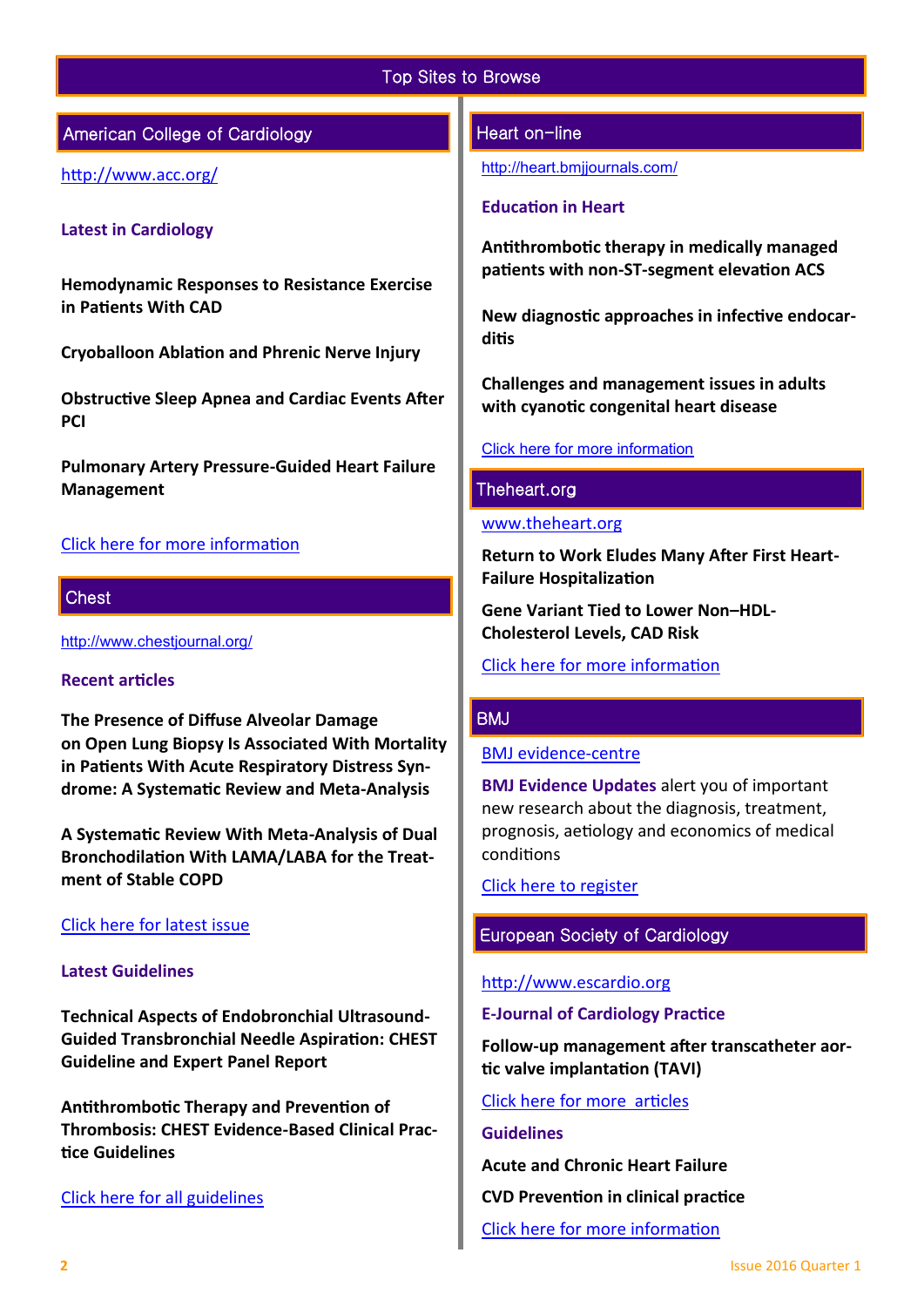# **NICE**

## <http://www.nice.org.uk/>

**The National Institute for Health and Care Excellence (NICE)** provides guidance, advice, quality standards and information services for health, public health and social care.

Also contains resources to help maximise use of evidence and guidance.

#### **NICE Newsletters, Alerts & Awareness Services**

[Latest newsletters and alerts](http://www.nice.org.uk/news/nice-newsletters-and-alerts)

## **Savings and productivity collection**

[Click here for a suite of resources that can help you](https://www.nice.org.uk/about/What-we-do/Our-Programmes/Savings-And-Productivity-Collection)  [save money and make productivity gains at work](https://www.nice.org.uk/about/What-we-do/Our-Programmes/Savings-And-Productivity-Collection)

## **Learning resources**

**NICE** has developed a range of **online learning resources** in collaboration with partners and has identified a range of additional tools to support implementation of NICE guidance.

Using the online education modules will enable you to:

- keep up to date with recent evidence as summarised in the relevant NICE guidance
- challenge misconceptions about putting the guidance into practice
- apply your newly acquired knowledge in your practice and to address any potential barriers
- reflect and compare your own practice with the NICE recommendations

## **The tools are free to use and open to all.**

Education-learning-and-professional-[development/](https://www.nice.org.uk/About/What-we-do/Into-practice/Education-learning-and-professional-development/Online-learning) Online-[learning](https://www.nice.org.uk/About/What-we-do/Into-practice/Education-learning-and-professional-development/Online-learning)

## UpToDate®

**Whats New** the editors select a small number of the most important updates across a variety of clinical specialities.

[Whats new in cardiovascular medicine](http://www.uptodate.com/contents/whats-new-in-cardiovascular-medicine)

[Whats new in drug therapy](http://www.uptodate.com/contents/whats-new-in-drug-therapy)

[What's new in pulmonary, critical care](http://www.uptodate.com/contents/whats-new-in-pulmonary-critical-care-and-sleep-medicine)

[What's new in infectious diseases](http://www.uptodate.com/contents/whats-new-in-infectious-diseases)

[What's new in palliative care](http://www.uptodate.com/contents/whats-new-in-palliative-care)

[What's new in oncology](http://www.uptodate.com/contents/whats-new-in-oncology)

[What's new in hospital medicine](http://www.uptodate.com/contents/whats-new-in-hospital-medicine)

[what's new in endocrinology and diabetes mellitus](http://www.uptodate.com/contents/whats-new-in-endocrinology-and-diabetes-mellitus)

## HQIP –Audit

<http://www.hqip.org.uk/>

**The Healthcare Quality Improvement Partnership (HQIP)** is an independent organisation led by the Academy of Medical Royal Colleges, The Royal College of Nursing and National Voices.

HQIP aims to improve health outcomes by enabling those who commission, deliver and receive healthcare to measure and improve our healthcare services.

## **News, events & blogs**

[Click here for news releases](http://www.hqip.org.uk/news-releases/)

## Advisory Board

## [http://www.advisoryboardcompany.com](http://www.advisoryboardcompany.com/)

**The Advisory Board Company** is a global research, consulting, and technology firm helping hospital and health system leaders improve the quality and efficiency of patient care. We provide strategic guidance, actionable insights, and comprehensive implementation and management services.

## **Latest Insights**

[Click here for latest news](http://www.advisory.com/International)

 *(Please speak to Maureen Horrigan, to register)*